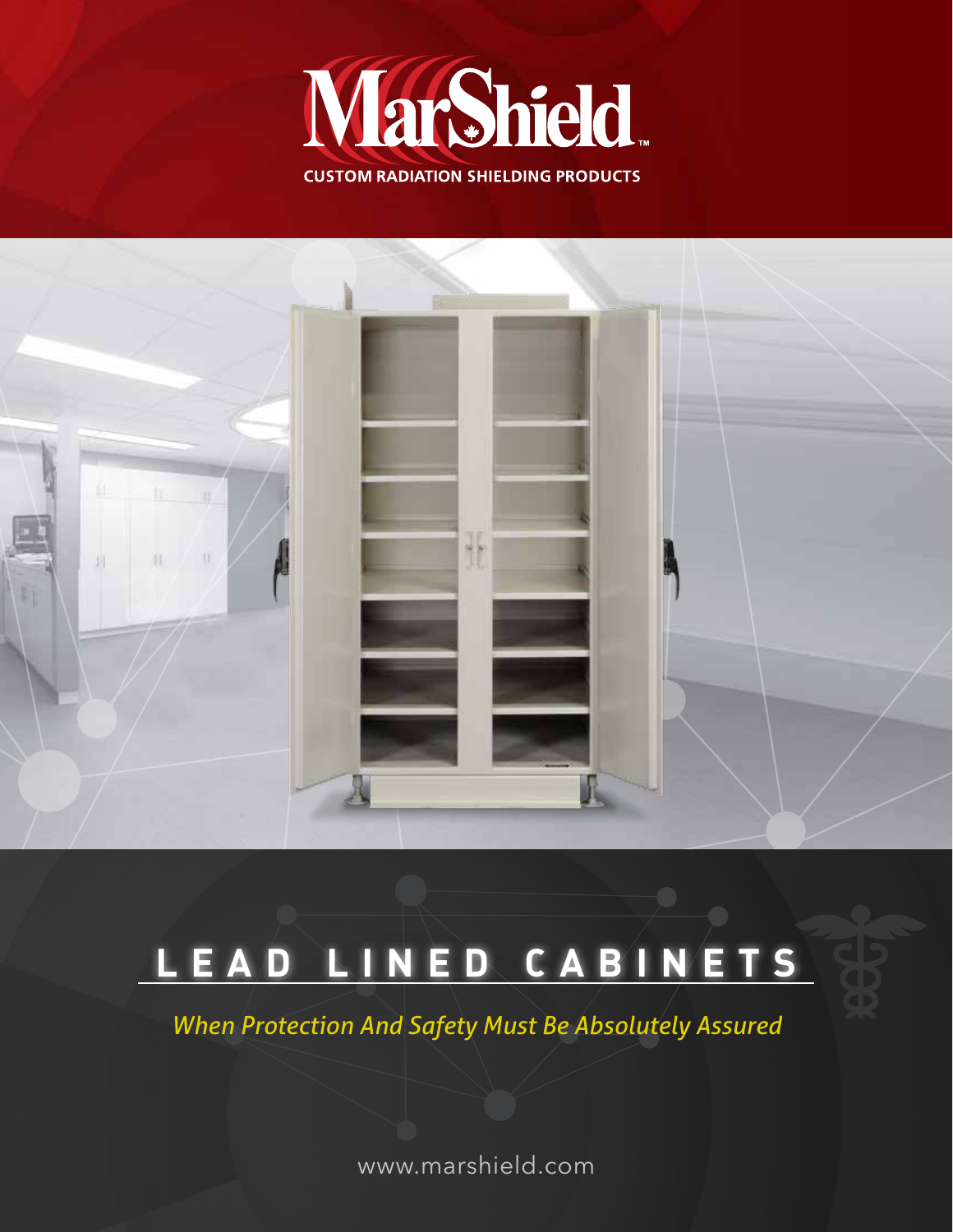# **SPECIAL FEATURES**

### *"...Our custom Lead Cabinets portfolio contains any design for every application!"*

MarShield manufactures a wide range of standard or custom designed lead lined (stainless steel or powder coated) cabinets suitable for Nuclear Medicine or Radiochemistry laboratories. MarShield has worked extensively with architects, engineers, contractors and end-users like doctors, hospitals, laboratories, and medical & veterinary clinics to ensure that our designs are functional and harmonious with their surroundings while meeting radiation code requirements.

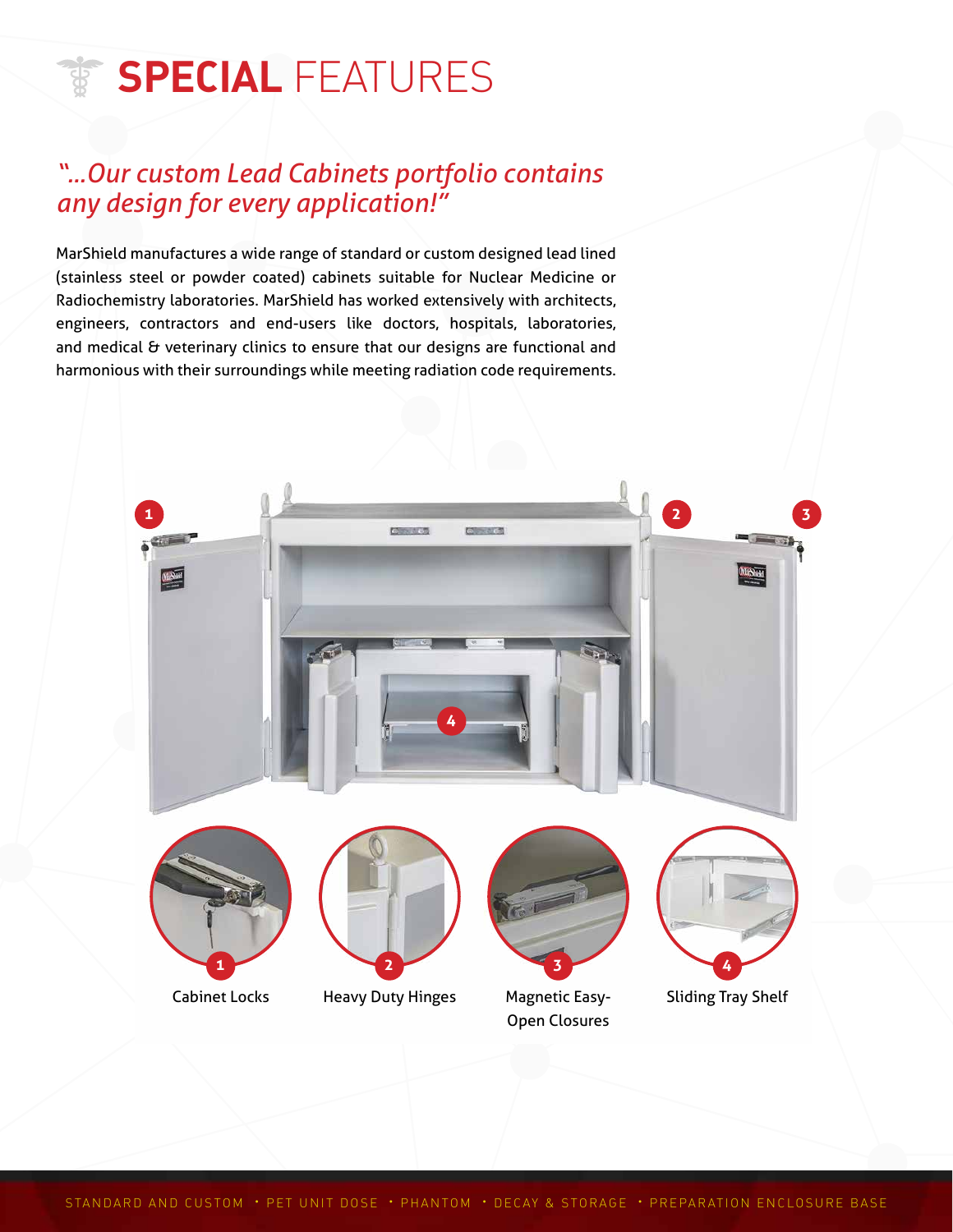

#### STANDARD LEAD LINED CABINETS

All standard cabinets are available with your choice in lead shielding  $-1/4$ ",  $1/2$ " and  $1$ " (custom thickness available up to 4"). Our cabinets combine effective radiation protection and durability in a rugged, attractive and versatile line.



#### CUSTOM LEAD LINED FURNITURE

From a small one-off cabinet to an entire room system, our qualified design experts will work with you to meet your specific requirements. With 35 years of experience with custom lead furniture our attention to detail shows every step of the process from the moment your order is entered until it arrives at your doorstep.



**Optional:** Stainless steel countertop with backsplash and spill

> **Adjustable legs** to make the cabinet easier to install or relocate with use of palletjack, or to adjust for uneven floors.

# *(Side view)*

#### ADDITIONAL FEATURES

- Design Assist Team to custom design any cabinet
- Thickness of 1/32" to 4" or more of lead available
- All six sides of the cabinet including the cupboard door and drawer faces are lead lined. Lead shielding is fully encased in steel with no exposed lead
- All shelves or drawers offer a full 100lb. capacity with drawer or shelf extended or stationary
- Durable paint finish on all surfaces
- Custom built to any width, depth, or height to meet your requirements. Standard models are also available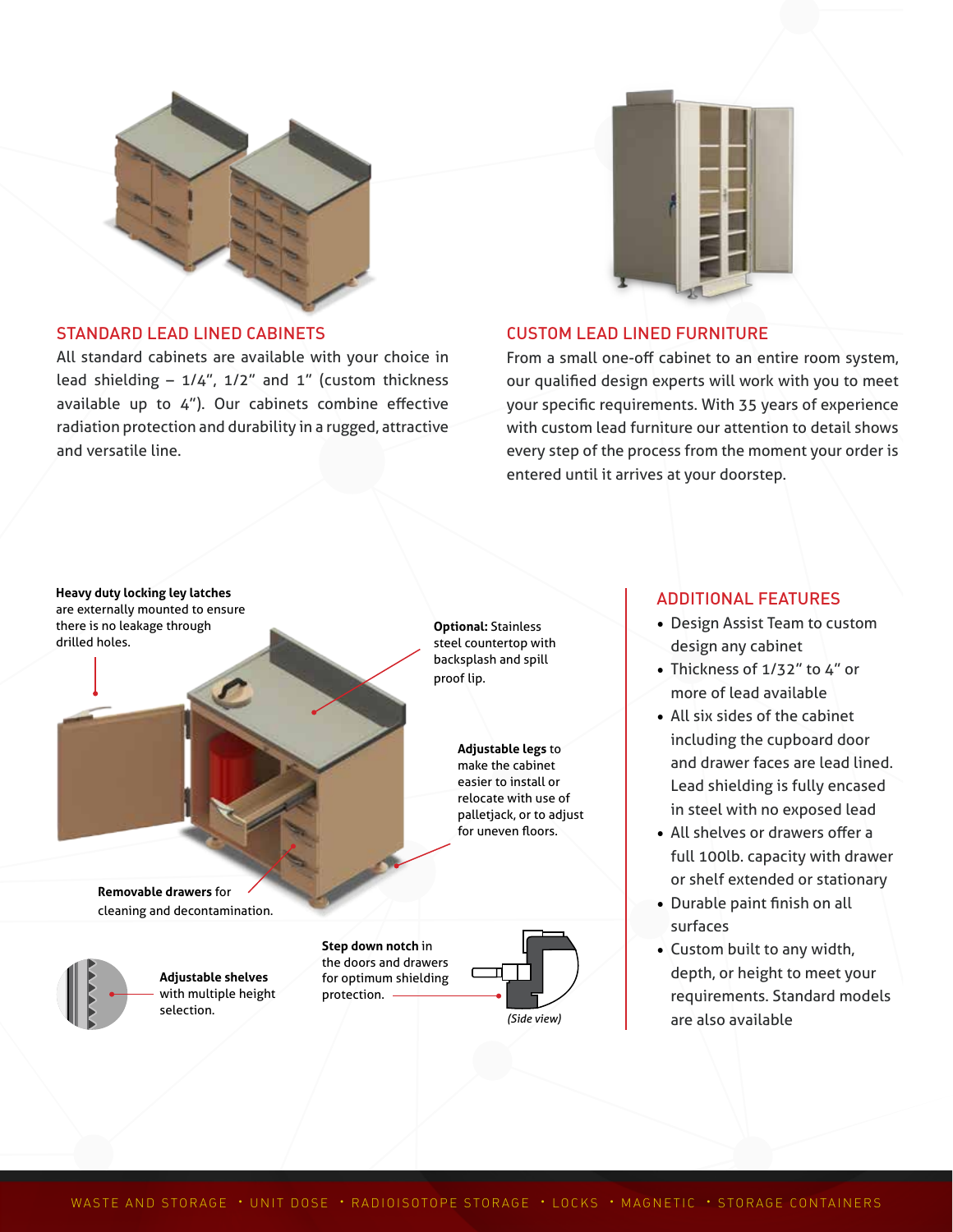# **STANDARD** CABINET MODELS





Our Decay Cabinets are designed for storage of radioactive materials or decay radioactive waste materials. Heavy-duty adjustable shelves incorporated into the cabinet allow the waste to be placed directly onto them (short or long term) until it can be safely disposed of. Internal dimensions of the cupboard are based on the amount of shielding required.

#### LEAD LINED DECAY AND STORAGE CABINETS #MS-DSC **<sup>2</sup>**

Our Decay and Storage Cabinets incorporate functionality and needs into its design. This cabinet features stackable drawers for storage of radioisotopes on one side with a large cupboard on the opposite side housing two adjustable shelves for decaying materials. Internal dimensions, along with the drawer and cupboard dimensions are based on the amount of shielding required. Drawers can have an optional divider placed into them separating the contents.

#### LEAD LINED UNIT DOSE CABINETS #MS-UDC **<sup>3</sup>**

Our Unit Dose Cabinet is ideal where space is limited. With multiple storage compartments, this cabinet houses a host of radioactive sources. The top cupboards can have an optional sharps container cut out with a lid for spent syringes or for storage. The bottom drawers are perfect for storing source pigs on their sides, syringes or radioisotopes, phantoms and flood sources. The two drawers can be of equal size or two separate top drawers and one single bottom one. Internal dimensions along with the drawer dimensions are based on the amount of shielding required. Drawers can have an optional divider placed into them separating the contents.



#### LEAD LINED WASTE AND STORAGE CABINETS #MS-WSC **<sup>4</sup>**

Our Waste and Storage Cabinets feature stackable Internal dimensions, along with the drawer and cupboard dimensions are based on the amount of shielding required. Drawers can have an optional divider placed into them separating the contents.

### *The MarShieId website now offers our customers the following CAD drawings:*

**Approval drawings - PDF & DWG format or 3D Rendered model - Solidworks format.** Note: edrawings viewer software is can be downloaded from our site.



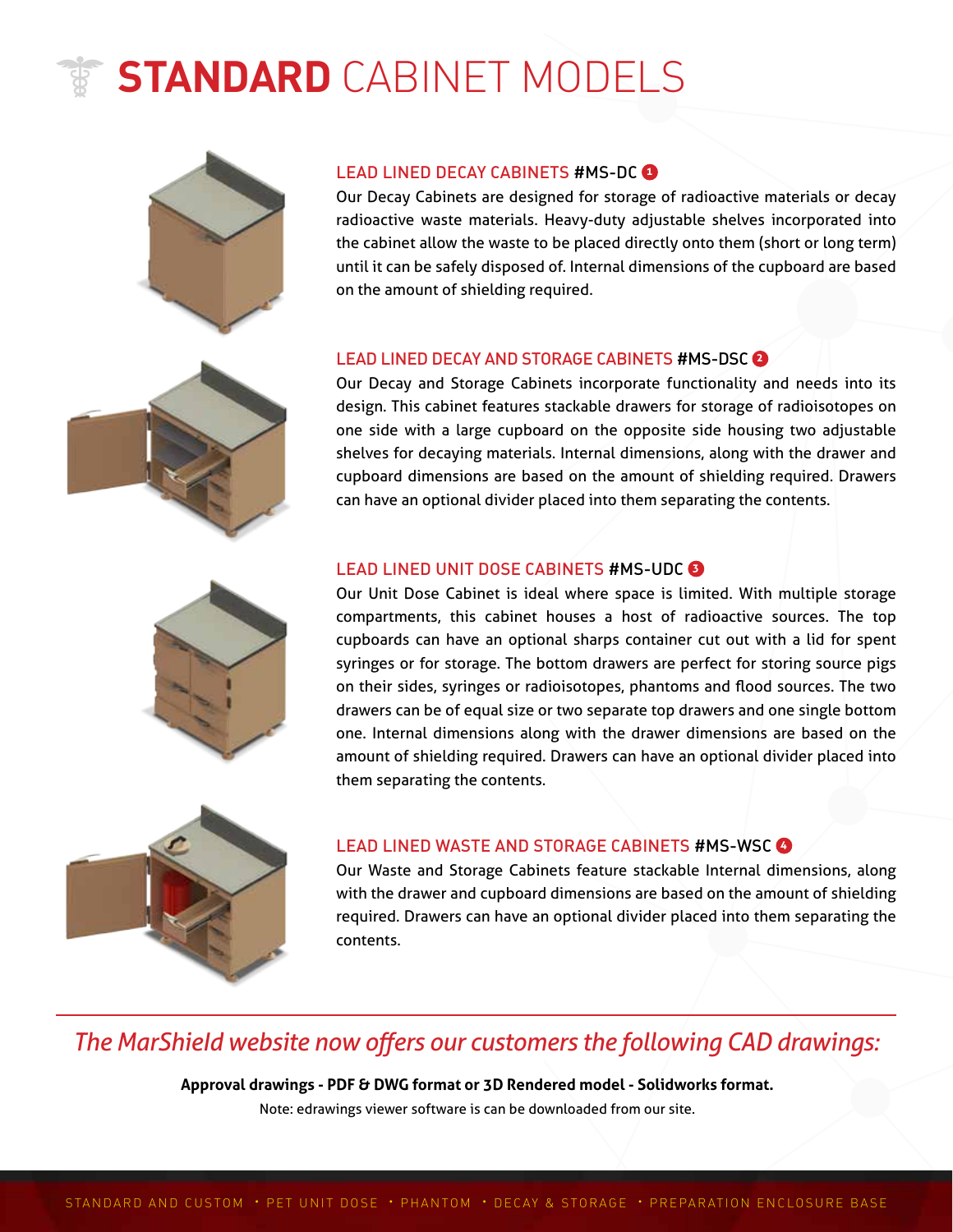#### LEAD LINED RADIOISOTOPE STORAGE CABINETS #MS-RSC **<sup>5</sup>**

Our Radioisotope Storage Cabinets are available in 3, 6, 9, or 12 drawer configurations. Drawers can have an optional divider placed into them separating the contents. Internal dimensions, along with the drawer dimensions are based on the amount of shielding required.

#### LEAD LINED PREPARATION ENCLOSURE BASE CABINET #MS-PEBC **<sup>6</sup>**

Our Preparation Enclosure Base Cabinets are designed to support the lead-lined preparation enclosure. The cabinet includes full height, overlapping double locking doors that open to an adjustable height shelf. The cabinet can be used for decay and storage. Internal dimensions of the cupboard are based on the amount of shielding required.

#### LEAD LINED WASTE CABINETS #MS-WC **<sup>7</sup>**

Our Waste Cabinets are designed for radioactive storage safely through the chute located in the top work surface complete with a shielded lid. The opening allows the waste to be dropped directly into your polyethylene container prior to decay and disposal where it will be stored until you are ready to safely move it. Internal dimensions of the cupboard are based on the amount of shielding required.



| <b>CABINET</b>                                          | <b>MODEL#</b>             | SIZE (Depth x Width x Height) | <b>LEAD SHIELDING</b> | <b>WEIGHT LBS</b> |
|---------------------------------------------------------|---------------------------|-------------------------------|-----------------------|-------------------|
| <b>DECAY CABINETS</b><br>O                              | MS-DC-25/30.5-24-36.5     | 24" x 30.5" x 36.5"           | 0.25''                | 1,027             |
|                                                         | MS-DC-05/30.5-24-36.5     |                               | 0.50''                | 1,555             |
|                                                         | MS-DC-1.0/30.5-24-36.5    |                               | 1.0''                 | 2,830             |
| <b>DECAY &amp; STORAGE</b><br>2<br><b>CABINETS</b>      | MS-DSC-25/36.5.5-24-36.5  | 24" x 36.5" x 36.5"           | 0.25''                | 1,360             |
|                                                         | MS-DSC-05/36.5.5-24-36.5  |                               | 0.50''                | 1,965             |
|                                                         | MS-DSC-1.0/36.5.5-24-36.5 |                               | 1.0''                 | 3,450             |
| <b>UNIT DOSE</b><br><b>CABINETS</b>                     | MS-UDC-25/30.5-24-36.5    | 24" x 30.5" x 36.5"           | 0.25''                | 1,145             |
|                                                         | MS-UDC-05/30.5-24-36.5    |                               | 0.50''                | 1,665             |
|                                                         | MS-UDC-1.0/30.5-24-36.5   |                               | 1.0''                 | 2,940             |
|                                                         | MS-WSC-25/36.5-24-36.5    | 24" x 36.5" x 36.5"           | 0.25''                | 1,275             |
| <b>WASTE &amp; STORAGE</b><br><b>CABINETS</b>           | MS-WSC-05/36.5-24-36.5    |                               | 0.50''                | 1,880             |
|                                                         | MS-WSC-1.0/36.5-24-36.5   |                               | 1.0''                 | 3,380             |
|                                                         | MS-RSC-25/30.5-24-36.5    | 24" x 30.5" x 36.5"           | 0.25''                | 1,645             |
| <b>RADIOISOTOPE</b><br><b>STORAGE CABINETS</b>          | MS-RSC-05/30.5-24-36.5    |                               | 0.50''                | 2,145             |
|                                                         | MS-RSC-1.0/30.5-24-36.5   |                               | 1.0''                 | 3,325             |
| PREPARATION<br><b>ENCLOSURE BASE</b><br><b>CABINETS</b> | MS-PEBC-25/36.5-24-36.5   | 24" x 36.5" x 36.5"           | 0.25''                | 1,130             |
|                                                         | MS-PEBC-05/36.5-24-36.5   |                               | 0.50''                | 1,750             |
|                                                         | MS-PEBC-1.0/36.5-24-36.5  |                               | 1.0''                 | 3,230             |
| <b>WASTE CABINETS</b>                                   | MS-WC-25/30.5-24-36.5     | 24" x 30.5" x 36.5"           | 0.25''                | 927               |
|                                                         | MS-WC-05/30.5-24-36.5     |                               | 0.50''                | 1,465             |
|                                                         | MS-WC-1.0/30.5-24-36.5    |                               | 1.0''                 | 2,745             |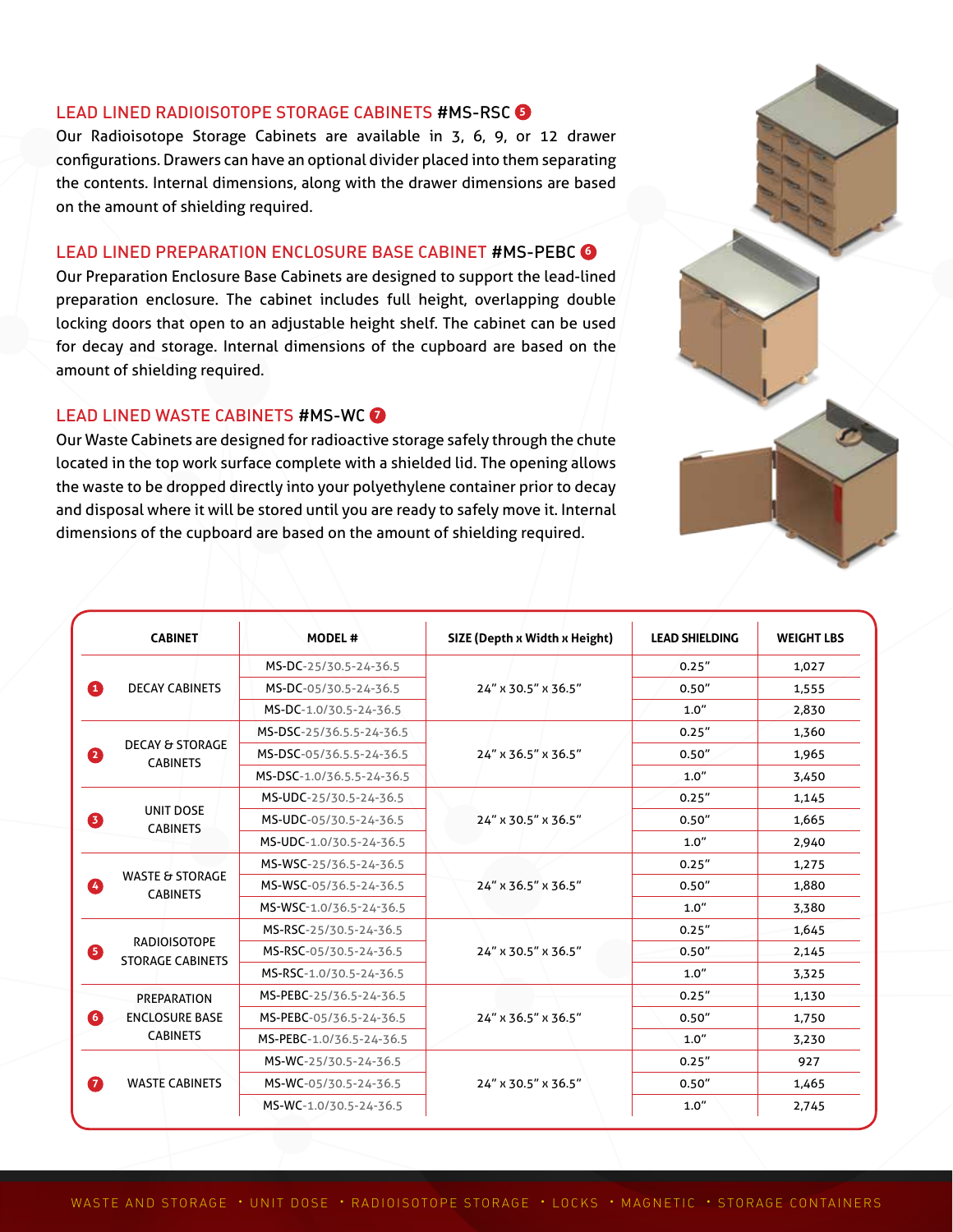# **ADDITIONAL** CABINET MODELS

#### LEAD LINED PET UNIT DOSE CABINETS #MS-PUDC **<sup>8</sup>**

Our Pet Unit Dose Cabinets are ideal for small PET hot labs. This robust cabinet is intended for the placement of your L-Block and built in dose calibrator shield on the top work surface. A cut out for your sharps container is included with a shielded lid. A dose calibrator can be placed on a raised stand that can be bolted to the work surface. The top work surface is 304 stainless steel, #4 finish with a partial 4 " high backsplash. The lower portion of the cabinet has two locking cupboard doors that house four independent sliding shelves. The cabinet is perfect for storage of your PET shipping containers. Internal dimensions of the cupboard are based on the amount of shielding required.

#### LEAD LINED PHANTOM CABINETS #MS-PC **<sup>9</sup>**

Our Phantom Cabinets are primarily designed to store flood sources and phantoms on their ends and is used with our diversified multi cabinet configuration. The interior is sectioned by an adjustable and removable divider. This cabinet can be ordered as a stand alone or attached with another cabinet. Note: does not support or accommodate 24" circular phantoms. Internal dimensions of the cupboard are based on the amount of shielding required.

#### ALL CUSTOM CABINET MODELS WILL INCLUDE CAD DRAWINGS AFTER THE RECEIPT OF AN ORDER.

|   | <b>CABINET</b>                   | <b>MODEL#</b>               | SIZE (Depth x Width x Height) | <b>LEAD SHIELDING</b> |
|---|----------------------------------|-----------------------------|-------------------------------|-----------------------|
| B | PET UNIT<br><b>DOSE CABINETS</b> | MS-PUDC-25/36.5-24.75-36.5  |                               | 0.25''                |
|   |                                  | MS-PUDC-05/36.5-24.75-36.5  | 24.75" x 36.5" x 36.5"        | 0.50''                |
|   |                                  | MS-PUDC-1.0/36.5-24.75-36.5 |                               | 1.0''                 |
| σ |                                  | MS-PC-25/11.6-24-36         |                               | 0.25''                |
|   | <b>WASTE CABINETS</b>            | MS-PC-05/11.6-24-36         | 24" x 11.6" x 36"             | 0.50''                |
|   |                                  | MS-PC-1.0/11.6-24-36        |                               | 1.0''                 |





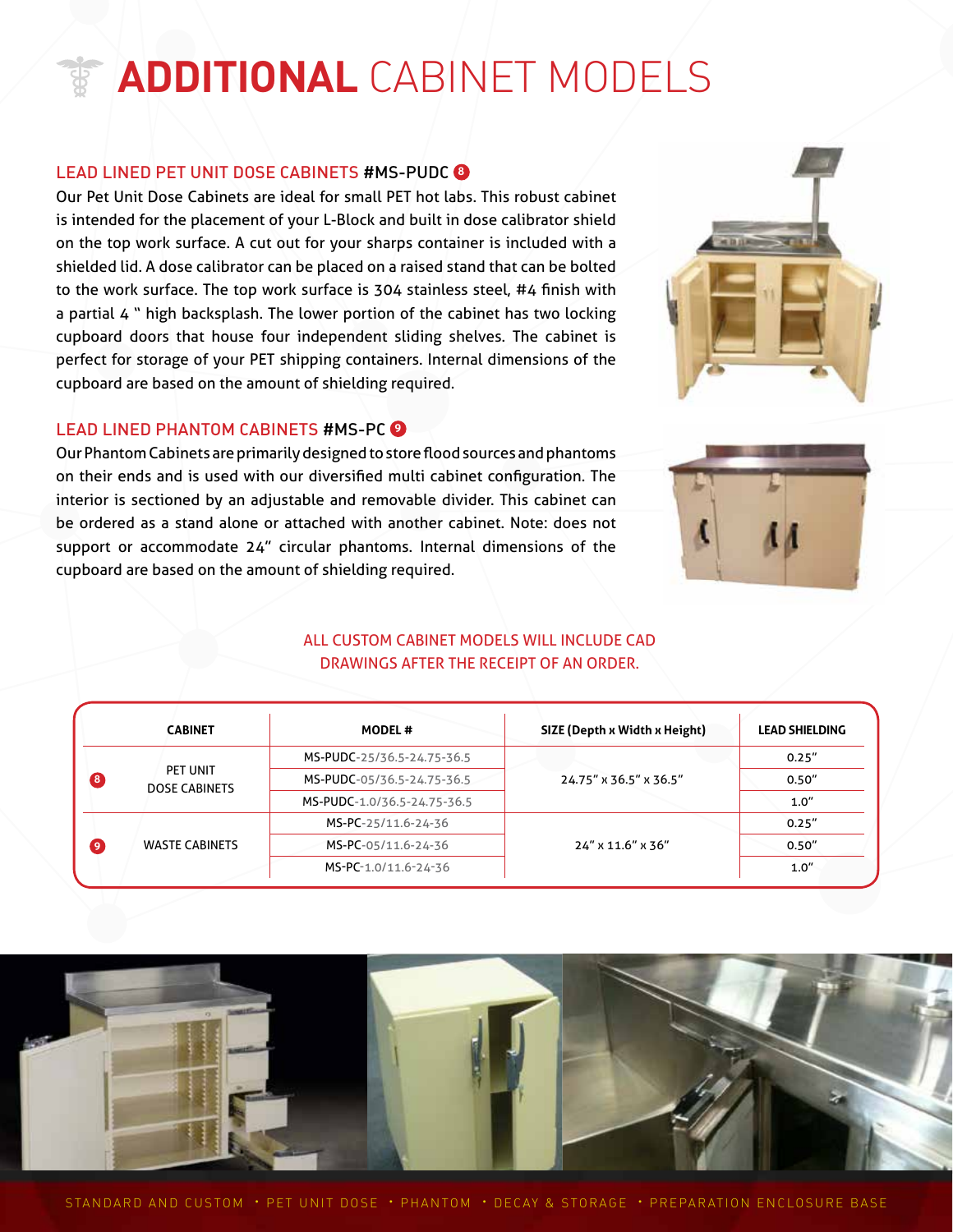# STORAGE **CONTAINERS**

### *"...MarShield manufactures a comprehensive line of custom designed lead-lined storage containers."*

MarShield manufactures a comprehensive line of custom designed Lead-Lined Storage Containers designed to your exact requirements. MarShield has worked seamlessly with end users including hospitals, laboratories, medical facilities, and Nuclear plants ensuring that a final design is functional and fits within its surroundings and radiation code requirements. We design and manufacture both standard and custom one-off designs. We employ a fully qualified design team to help with every step of the process, from the moment your order is entered until it arrives at your doorstep.

#### APPLICATIONS

- Storing and transporting radioactive materials
- Vial pigs for PET or other high energy radionuclides
- Unit dose pigs for radiopharmaceuticals
- Nuclear Densometer storage

#### FEATURES & BENEFITS

- Manufactured from A36 or 44W carbon steel
- Hydralic Assisted Lifting Mechanism Available
- Lead filled or lined only with 99.94% pure Lead ASTM B-29
- Composite solutions consisting of Lead and Boron Filled Polyethylene are available for Gamma / Neutron shielding applications
- All Lead is fully encapsulated with no exposure
- All hardware from heavy-duty hinges, to locks are of the highest quality
- All Storage Containers are ground smooth from sharp corners or edges
- Extreme care is taken in the surface preparation to all surfaces for the supply and application of a finish coat of paint to the desired colour
- All Storage Containers are available with your choice in lead shielding from 1/32" to 2" thick or more
- All Storage Containers come equipped with a hinged lockable lid or removable lids
- Optional stainless steel is available in lieu of carbon steel
- Our Storage Containers combine effective radiation protection and durability in a rugged, attractive and versatile line